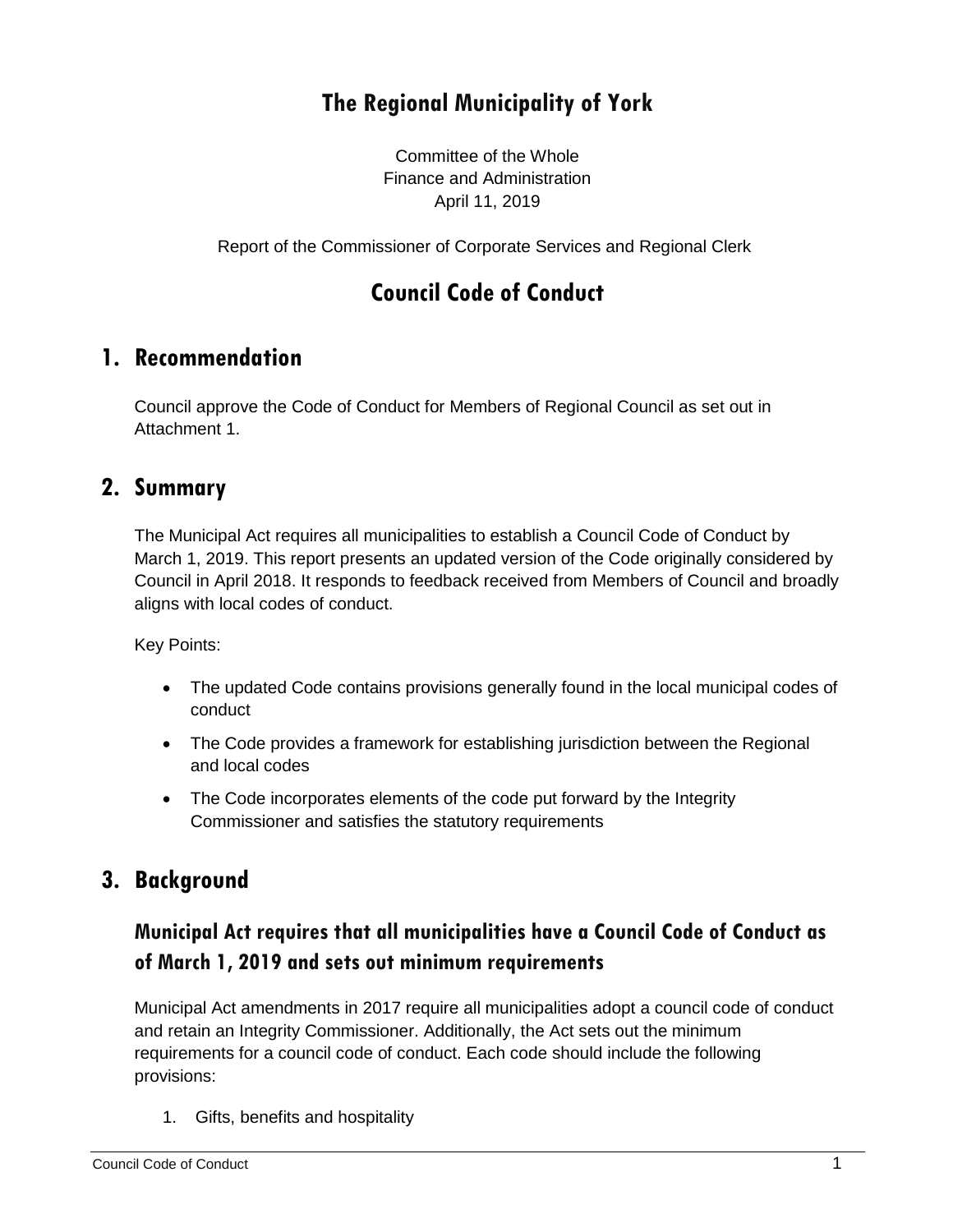- 2. Respectful conduct, including conduct toward officers and employees of the municipality or the local board, as the case may be
- 3. Confidential information
- 4. Use of property of the municipality or of the local board, as the case may be

#### **Council first considered a Code of Conduct in April 2018**

On [April 19, 2018,](https://www.york.ca/wps/wcm/connect/yorkpublic/faeeaf67-2816-4489-823a-c524cb43330a/apr+12+establishing+ex.pdf?MOD=AJPERES) Council considered a draft code of conduct developed by staff. The draft code mirrored existing local codes of conduct as closely as possible and included provisions around the following topics:

- 1. Statement of Principles
- 2. Conduct at Meetings
- 3. Staff and Council Relations
- 4. Use of Regional Property
- 5. Gifts and Benefits
- 6. Confidentiality
- 7. Discrimination and Harassment
- 8. Improper Use of Influence
- 9. Conflicts of Interest
- 10. Election Activity

At the meeting, Council referred the development of a Code of Conduct to the future Integrity Commissioner and provided authority to staff to select and appoint a suitable Integrity Commissioner based on skills and qualifications criteria approved by Council.

#### **Integrity Commissioner was hired and presented a draft Code of Conduct for consideration**

Following a competitive Request for Proposal process involving a technical submission and an interview, Principles Integrity was selected and appointed as integrity Commissioner. Council was informed of the appointment at its [December 13, 2018](https://www.york.ca/wps/wcm/connect/yorkpublic/10ea39d3-1f5b-44d9-9093-c1562d54f269/dec+13+raynor.pdf?MOD=AJPERES) meeting.

On [January 31, 2019,](https://yorkpublishing.escribemeetings.com/Meeting.aspx?Id=4b38094a-a6d5-4a1e-998c-2e04b9557573&Agenda=PostMinutes&lang=English) Council considered the draft Code of Conduct presented by the Integrity Commissioner. Council referred the Code back to the Integrity Commissioner to consider changes to the Code based on feedback received from Council Members.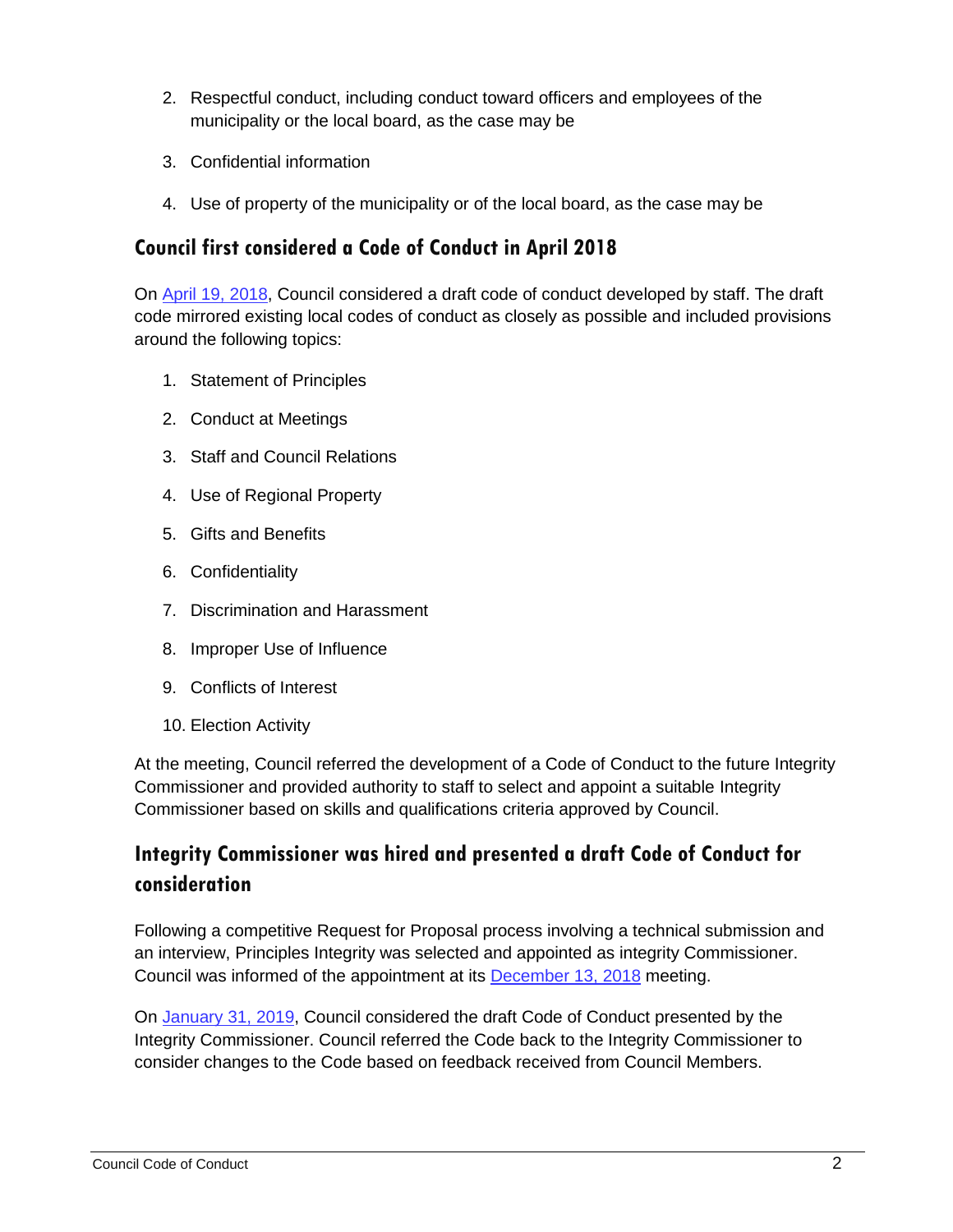On [February 28, 2019,](https://yorkpublishing.escribemeetings.com/filestream.ashx?DocumentId=2861) Council received subsequent correspondence from the Integrity Commissioner responding to specific questions and comments, including suggested amendments to the Integrity Commissioner's draft code. Council deferred consideration of the matter to its March 21, 2019 meeting, at which the Code was further deferred to its April 18, 2019 meeting. Feedback suggested the draft code was more detailed than necessary, particularly as Regional Council Members are also governed by local codes of conduct.

Based on the feedback received, staff has prepared an updated Code of Conduct for Council's consideration.

# **4. Analysis**

## **This Code of Conduct updates the April 2018 version and explicitly recognizes Council Members will be bound by two codes**

The Regional Code of Conduct is intended to provide one consistent set of ethical guidelines that will be applied to all Members of Regional Council while undertaking the business of the Region. The revised version of the Code was drafted to be complementary to those in place in the local municipalities. The standards outlined therein are based on the existing standards Members currently adhere to in their own municipalities.

## **The updated Code contains provisions to address ambiguity as to whether a complaint is within the jurisdiction of the Regional Integrity Commissioner**

The updated Code only applies to Regional Council Members acting in their official capacity as Regional Council members. The Region's Code supplements the existing local codes and pertains to the actions of Members in a specific set of circumstances.

Should an issue arise where it may be unclear whether a complaint falls within the mandate of the Region or the local municipality, both the Regional and relevant local Integrity Commissioners will work together to determine jurisdiction and report the findings to the appropriate council(s). In such instances, consideration would be given to the following:

- 1. The municipality in which the complaint was filed
- 2. The municipality in which the expense/mileage claim was submitted for the event or function
- 3. The reasonableness for that municipality's Integrity Commissioner to undertake the investigation

## **This updated Code more closely reflects local municipal codes of conduct and responds to recent feedback from Members**

The following Table provides a comparison of the sections updated from the April 2018 version of the Code of Conduct.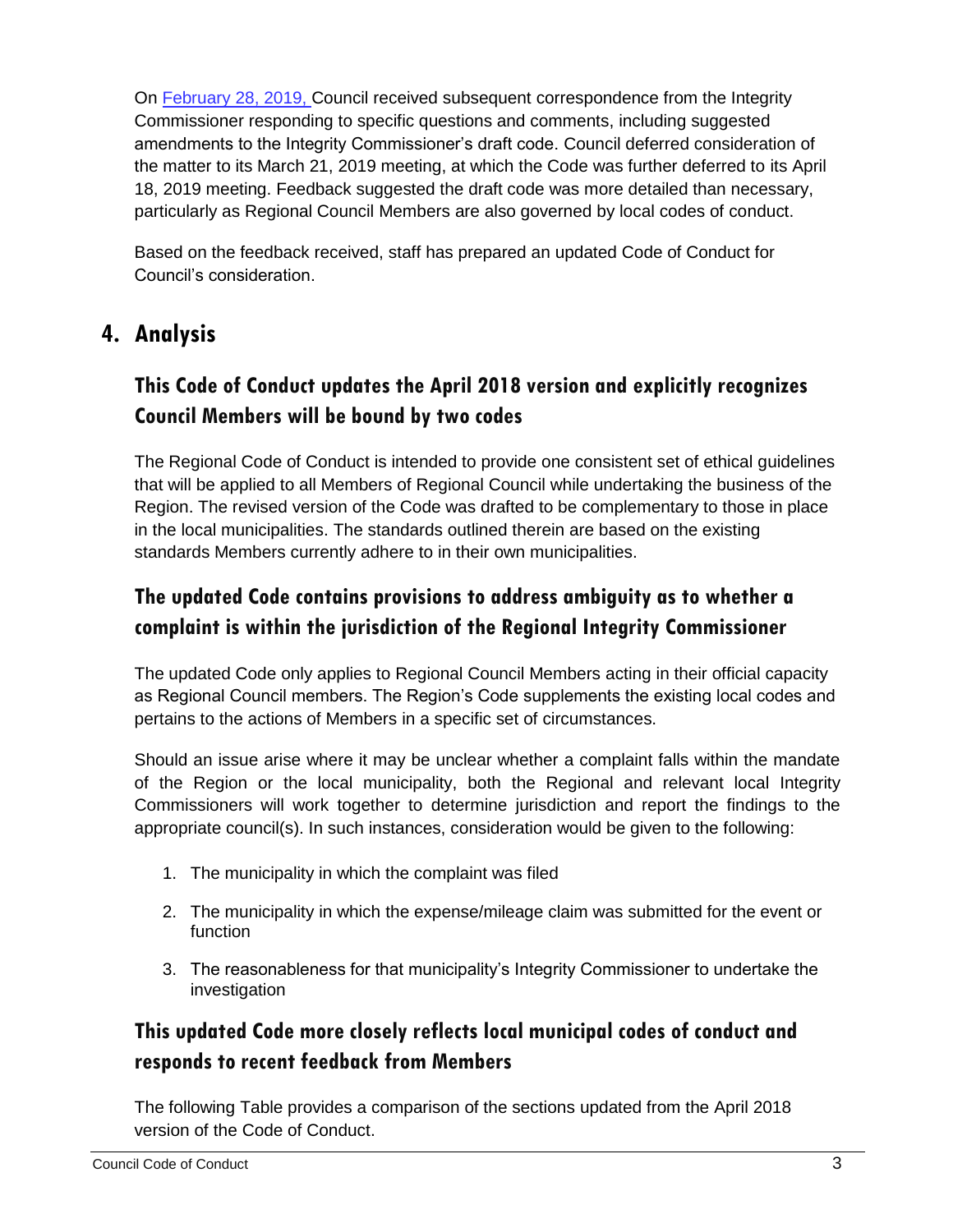#### Section Previous Draft Code (April 2018) Revised Draft Code (Attached) Rationale **Purpose** Indicated the Code sets a standard to promote good governance Reference to the Declaration of Office taken by members of Council and incorporates aspects contained in the code put forward by the **Integrity** Commissioner Identifies a common basis and understanding for acceptable conduct, in concert with the standards of behaviour set out in the Declaration of **Office Framework and Interpretation** Included a distinction of when a member is acting in a Regional or local capacity, but did not specifically highlight this information Provides examples of when the Code would apply at the Region versus the local level. Includes provision related to acting on advice from the **Integrity Commissioner** Provides clarity to members and the public regarding the application of the Code. Highlights **Integrity** Commissioner is bound by the advice given to a Member **Member Conduct** Originally focused on a members conduct at a meeting Broadened beyond just meetings and includes a provision for Members to act in an open and transparent manner More closely aligns with the provisions in the local codes and what was put forward by the Integrity Commissioner **Gifts and Benefits** General in nature, containing no monetary limit or requirement to record gifts received Contains a limit of \$750 and a requirement to maintain a list of the gifts received in a calendar year \$750 was the highest limit included in the Integrity Commissioner's Code and is at the upper limit of any local code. Seven of the local codes also contain a requirement to list or

## **Table 1 Synopsis of Changes to the Code of Conduct Considered April 2018**

provide written disclosure of gifts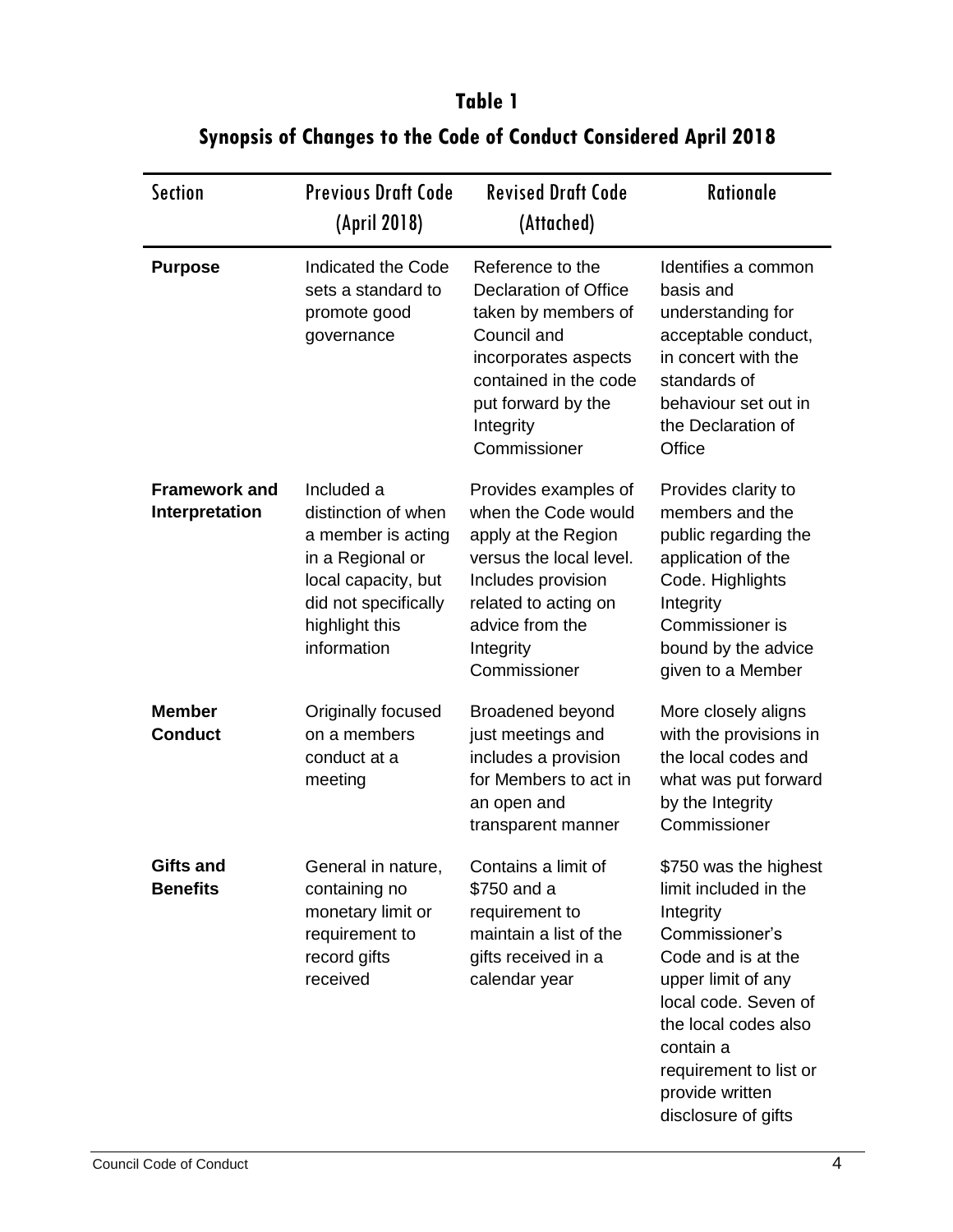| <b>Section</b>                         | <b>Previous Draft Code</b><br>(April 2018)                                                                              | <b>Revised Draft Code</b><br>(Attached)                                                                                                                       | <b>Rationale</b>                                                                                                                                                                          |
|----------------------------------------|-------------------------------------------------------------------------------------------------------------------------|---------------------------------------------------------------------------------------------------------------------------------------------------------------|-------------------------------------------------------------------------------------------------------------------------------------------------------------------------------------------|
| <b>Conflicts of</b><br><b>Interest</b> | Referenced both<br>pecuniary and non-<br>pecuniary interest.<br>Contained a<br>definition of non-<br>pecuniary interest | Definition of non-<br>pecuniary interest was<br>removed and<br>references a<br>Member's obligations<br>under the Municipal<br><b>Conflict of Interest Act</b> | Ensures consistency<br>with legislated<br>responsibilities                                                                                                                                |
| <b>Compliance</b>                      | Did not appear in<br>the original Code                                                                                  | Outlines no one is<br>permitted to obstruct<br>the Integrity<br>Commissioner's<br>investigation                                                               | Common code<br>provision indicating<br>an investigation<br>should be free from<br>obstruction                                                                                             |
| <b>Complaint</b><br><b>Protocol</b>    | Did not appear in<br>the original Code                                                                                  | Incorporated the<br>protocol provided by<br>the Integrity<br>Commissioner for<br>processing informal<br>and formal complaints                                 | The April 2018 report<br>identified the<br>Integrity<br>Commissioner would<br>outline a process for<br>handling complaints.<br>This process was<br>incorporated into the<br>updated Code. |

# **5. Financial**

There are no financial implications associated with the adoption of a Council Code of Conduct. Provisions for the services of the Integrity Commissioner are included in the 2019 Budget and outlooks for 2020-2022.

# **6. Local Impact**

This report establishes a separate Code of Conduct for Regional Council Members. However, it applies only when they are acting in their official capacity as Regional Council Members. In all other case, the respective local code of conduct will apply. The Code presented in this report is broadly similar to the existing local municipal Codes of Conduct and reflects recent feedback from Members.

Attachment 2 shows a summary of how the Region's revised draft Code of Conduct compares to existing local codes of conduct.